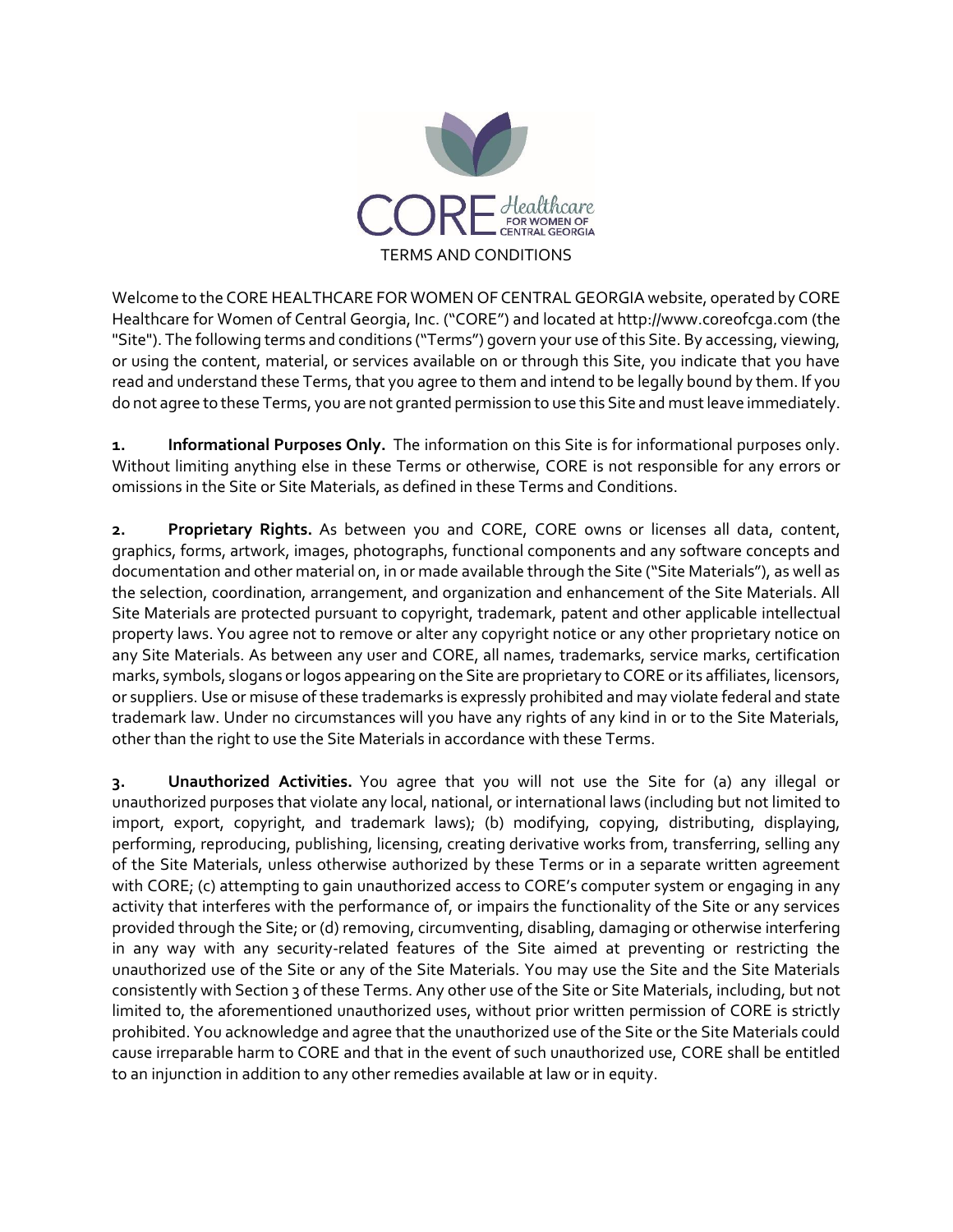**4. Materials Submitted to the Site.** Certain features of the Site may allow you to contribute comments, feedback, information, content, text, files, graphics, postings, and other materials and information for access, use, viewing and commentary by other users to the Site ("User Content"). By posting User Content, you represent that you have the full legal right to provide the User Content and that use of the User Content by the Site and all other persons and entities will not (a) infringe any intellectual property rights of any person or entity or any rights of publicity, personality, or privacy of any person or entity, including as a result of your failure to obtain consent to post personally identifying or otherwise private information about a person; (b) violate any law, statute, ordinance, regulation, or agreement; or (c) constitute disclosure of any confidential information owned by any third party. Upon your submission of User Content or other material or information to CORE, you grant CORE a worldwide, perpetual, irrevocable, transferable, license to access, use, distribute, reproduce, display, modify, create derivative works based upon, and sublicense, the User Content, all without any compensation to you whatsoever. If you believe that any content or postings on the Site violate your intellectual property or other rights, please follow our Complaint Procedure found in these Terms.

**5. Third Party Web Sites and Content.** The Site is available for informational purposes only. The Site may contain links to other internet web sites for the convenience of users in locating information, products, or services that may be of interest. Use of such third-party links, the Site and the Site Materials and any other material or content on and made available through the Site is entirely at your own risk. CORE expressly disclaims any responsibility for, the content, accuracy of the information, and quality of products or services provided by or advertised on third-party sites, as well as the transactions you conduct or enter into with third parties. Your use of any third party's website is at your own risk, and subject to the terms and conditions of such other websites. CORE does not endorse any product, service, or treatment provided on a third-party website or advertised or provided on the Site.

**6. Privacy Policy**. Any personal information that you provide to CORE on the Site is subject to our Privacy Policy. View the Privacy Policy, at the link next to this page which is incorporated into these Terms by reference as if set forth fully herein. Please be advised that the confidentiality of any communication or material transmitted to CORE via the Site or Internet electronic mail cannot be guaranteed, including, personally identifying information such as your address or name.

**7. Disclaimer.** CORE, and its subsidiaries and affiliates, is not responsible for and does not guarantee the accuracy or completeness of any Site Materials, User Content, products, data, services, links, advertisements or other items contained within the Site. CORE reserves the right to immediately remove any Site Materials or User Content for any reason or for no reason. CORE cannot and does not review all communications or products made available on or through the Site, but, although not obligated to, may review, verify, make changes to or remove any User Content, Site Materials, the Site or the products or services made available in connection with the Site, including information submitted in connection with the Site Materials or other features at any time, with or without notice in its sole discretion. You agree that you must evaluate and bear all risks associated with the use of Site Materials or User Content and that you may not rely on such Site Materials or User Content.

THE SITE, SITE MATERIALS, USER CONTENT, SERVICES, PRODUCTS, INFORMATION AND OTHER MATERIALS ON, IN AND MADE AVAILABLE THROUGH THE SITE ARE MADE AVAILABLE "AS IS" AND "WITH ALL FAULTS." USE OF THE SITE IS ENTIRELY AT YOUR OWN RISK. CORE AND ITS LICENSORS MAKE NO REPRESENTATIONS OR WARRANTIES, AND DISCLAIM ALL REPRESENTATIONS AND WARRANTIES, WITH RESPECT TO THE SITE, THE USER CONTENT, THE SITE MATERIALS, SERVICES, PRODUCTS, DATA AND OTHER MATERIALS ON, IN AND MADE AVAILABLE THROUGH THE SITE,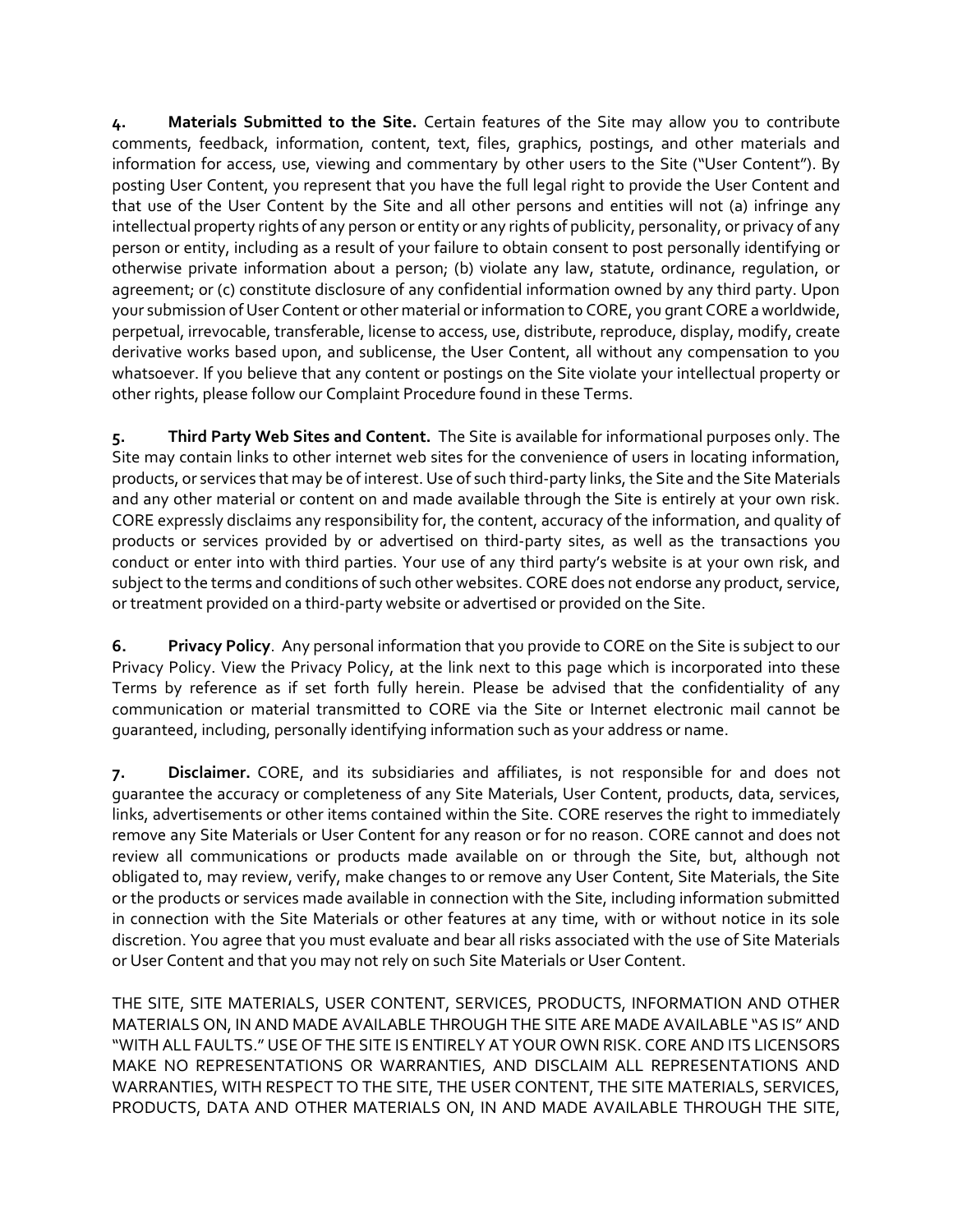EXPRESS OR IMPLIED, WRITTEN OR ORAL, ARISING FROM COURSE OF DEALING, COURSE OF PERFORMANCE, USAGE OF TRADE, OR OTHERWISE, INCLUDING THE IMPLIED WARRANTIES OF MERCHANTABILITY, FITNESS FOR A PARTICULAR PURPOSE, ACCURACY, SYSTEMS INTEGRATION, NON-INTERFERENCE, QUALITY, TITLE, AND NON-INFRINGEMENT. THE ENTIRE RISK AS TO SATISFACTORY QUALITY, PERFORMANCE, ACCURACY, COMPLETENESS AND EFFORT WITH REGARD TO ANY AND ALL USER CONTENT, THE SITE, SITE MATERIALS, SERVICES, PRODUCTS, DATA AND OTHER MATERIALS ON, IN AND MADE AVAILABLE THROUGH THE SITE, IS WITH YOU.

**8. Limitation of Liability.** CORE AND ITS LICENSORS SHALL NOT BE LIABLE FOR ANY DIRECT, INDIRECT, SPECIAL, INCIDENTAL, CONSEQUENTIAL, EXEMPLARY, EXTRA-CONTRACTUAL, OR PUNITIVE DAMAGES OF ANY KIND WHATSOEVER, INCLUDING LOST REVENUES OR LOST PROFITS, WHICH MAY OR DOES RESULT FROM THE USE OF, ACCESS TO, OR INABILITY TO USE THE SITE, THE USER CONTENT, THE SITE MATERIALS, SERVICES, PRODUCTS, DATA AND OTHER MATERIALS ON, IN AND MADE AVAILABLE THROUGH THE SITE, REGARDLESS OF LEGAL THEORY, WHETHER OR NOT YOU OR COREHAD BEEN ADVISED OF THE POSSIBILITY OR PROBABILITY OF SUCH DAMAGES, AND EVEN IF THE REMEDIES OTHERWISE AVAILABLE FAIL OF THEIR ESSENTIAL PURPOSE. UNDER NO CIRCUMSTANCES WILL THE TOTAL LIABILITY OF CORE AND ITS LICENSORS TO YOU OR ANY OTHER PERSON OR ENTITY IN CONNECTION WITH, BASED UPON, OR ARISING FROM THE SITE, USER CONTENT, THE SITE MATERIALS ON, IN AND MADE AVAILABLE THROUGH THE SITE, OR THE SERVICES, PRODUCTS, DATA OR OTHER MATERIALS OFFERED IN CONNECTION THEREWITH EXCEED THE PRICE PAID BY YOU DURING THE PRECEDING YEAR FOR USE OF THE SITE AND THE SERVICES AND PRODUCTS. SOME STATES DO NOT ALLOW THE LIMITATION OR EXCLUSION OF LIABILITY FOR INCIDENTAL OR CONSEQUENTIAL DAMAGES, SO THE ABOVE LIMITATION OR EXCLUSION MAY NOT APPLY TO YOU. IF ANY PART OF THIS LIMITATION ON LIABILITY IS FOUND TO BE INVALID OR UNENFORCEABLE FOR ANY REASON, THEN THE TOTAL LIABILITY OF CORE AND ITS LICENSORS SHALL NOT EXCEED TEN AND NO/100 DOLLARS (\$10.00). If you are dissatisfied with the Site or with any of these Terms, or feel CORE has breached these Terms, your sole and exclusive remedy is to discontinue using the Site.

**9. Indemnification.** You shall indemnify CORE and its directors, officers, employees, agents, contractors and licensors ("CORE Indemnitees") against all claims, actions, suits, and any other expense or proceeding ("Claims") arising out of or incurred in connection with (a) the Site, the Site Materials or any services, product or data obtained through the Site, (b) your fraud, violation of law, negligence, willful misconduct, or any other act or omission regarding your use of the Site, the User Content, the Site Materials, the services, products, information or other materials on, in and made available through the Site, except to the extent attributable to the gross negligence of CORE, or (c) any breach by you of these Terms. You shall indemnify, defend, and hold CORE Indemnitees harmless from and against all judgments, losses, liabilities, damages, costs, and expenses (including reasonable attorneys' fees and attorneys' disbursements) arising out of or incurred in connection with such Claims. You may not settle any Claim without the prior written consent of CORE. CORE or its licensors may assume the defense of any Claim, at your sole cost and expense, and you shall cooperate in all reasonable respects in such defense. You shall have the right to employ separate counsel in any Claim and to participate in the defense thereof. If CORE or its licensors do not notify you that it elects to undertake the defense thereof, you shall have the right to defend the Claim with counsel reasonably acceptable to CORE, subject to the right of CORE to assume, at their sole cost and expense, the defense of any Claim at any time prior to the settlement or final determination thereof.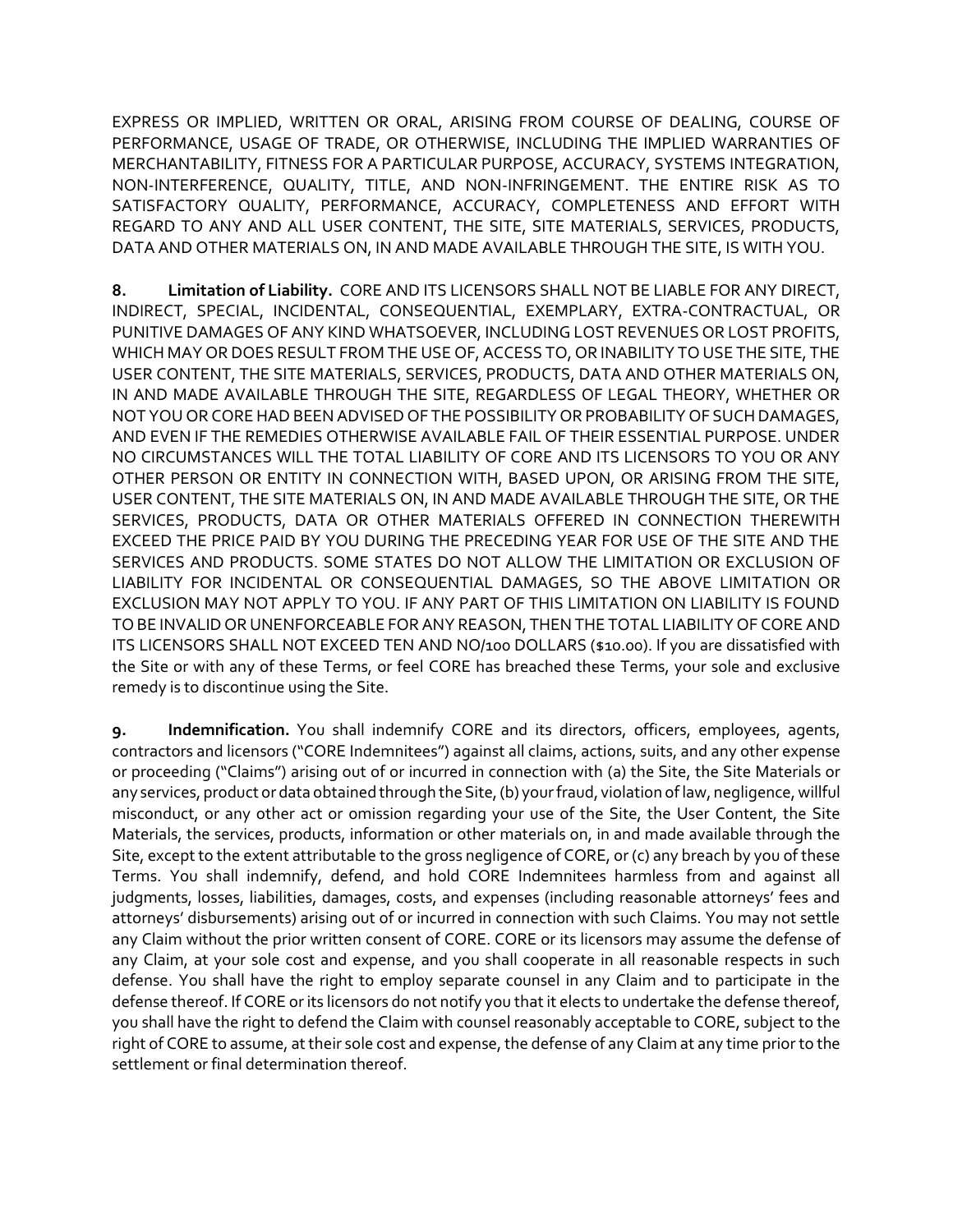**10. Internet Security.** CORE uses reasonable efforts to ensure that the Site is generally available. However, there will be occasions when access to the Site will be interrupted or unavailable. CORE will use reasonable efforts to minimize such disruption where it is within its reasonable control. You agree that CORE shall not be liable to you for any modification, suspension or discontinuance of the Site. You understand that the technical processing and transmission of any Site content may be transferred unencrypted and involve (a) transmissions over various networks; and (b) changes to conform and adapt to technical requirements of connecting networks or devices. Please be advised that we do not guarantee that any information sent from our Site will be secure during transmission, nor can we guarantee the confidentiality of any communication or material transmitted to CORE via the Site or the Internet, including, for example, personal information such as your name or address.

**11. Complaint Procedures.** If you believe that any content or postings on this Site violates your intellectual property or other rights, please notify CORE by email at services@coreofcga.net with a comprehensive detailed message setting forth the following information: (a) your name and the name of your company, if any; (b) your contact information, including your email address; (c) the nature and substance of your complaint, the specific rights at issue, and your basis for making the complaint, including the content or posting that is objectionable; and (d) the following statement: "The statements, representations, and assertions made in this message are true, complete, and accurate and I have the full legal authority to make each and every such statement, representation, and assertion and to make and be granted any demand made in this message."

**12. Changes to these Terms; Termination.** CORE reserves the right at any time to modify, alter or update these Terms. Your use of the Site following any changes means that you agree to follow and be bound by the terms as changed. Any change to these Terms shall be effective as to any visitor who has visited the Site before the change was made. It is the obligation of users visiting the Site before the change to learn of changes to the Terms since their last visit. CORE may suspend or terminate your account and/or your ability to use the Site, or any services on the Site, for failure to comply with these Terms, for providing CORE with untrue or inaccurate information about yourself, for infringement upon CORE proprietary rights, or for any other reason whatsoever or for no reason.

**13. Governing Law and Jurisdiction.** These Terms represent the entire agreement between you and CORE with respect to the subject matter hereof, and supersede any and all prior and contemporaneous written and oral representations, understandings, and agreements, express and implied, and will be governed by and construed in accordance with the laws of the State of Georgia, without reference to its conflict of law rules; PROVIDED, HOWEVER, THAT THE TERMS OF ANY APPLICABLE LAW NOW OR HEREAFTER ENACTED THAT IS BASED ON, DERIVED FROM, SIMILAR TO, OR CONNECTED WITH THE UNIFORM COMPUTER INFORMATION TRANSACTIONS ACT DRAFTED BY THE NATIONAL CONFERENCE OF COMMISSIONERS ON UNIFORM STATE LAWS SHALL NOT APPLY EXCEPT TO THE EXTENT THAT THE LAW EXPRESSLY PROHIBITS ALTERATION BY THESE TERMS OF THE APPLICABILITY OF ONE OR MORE SECTIONS OF THE LAW. By accessing, viewing, or using the services, works, content, or materials on the Site, you consent and agree to (a) the exclusive jurisdiction of the federal and state courts located in Macon, Georgia; (b) accept service of process by personal delivery or mail; and (c) irrevocably waive the right to trial by jury and any jurisdictional and venue defenses otherwise available.

**14. Miscellaneous.** The Site is controlled and operated from within the United States. Without limiting anything else, CORE makes no representation that the Site, Site Materials, User Content, services, products, information or other materials available on, in, or through the Site is appropriate or